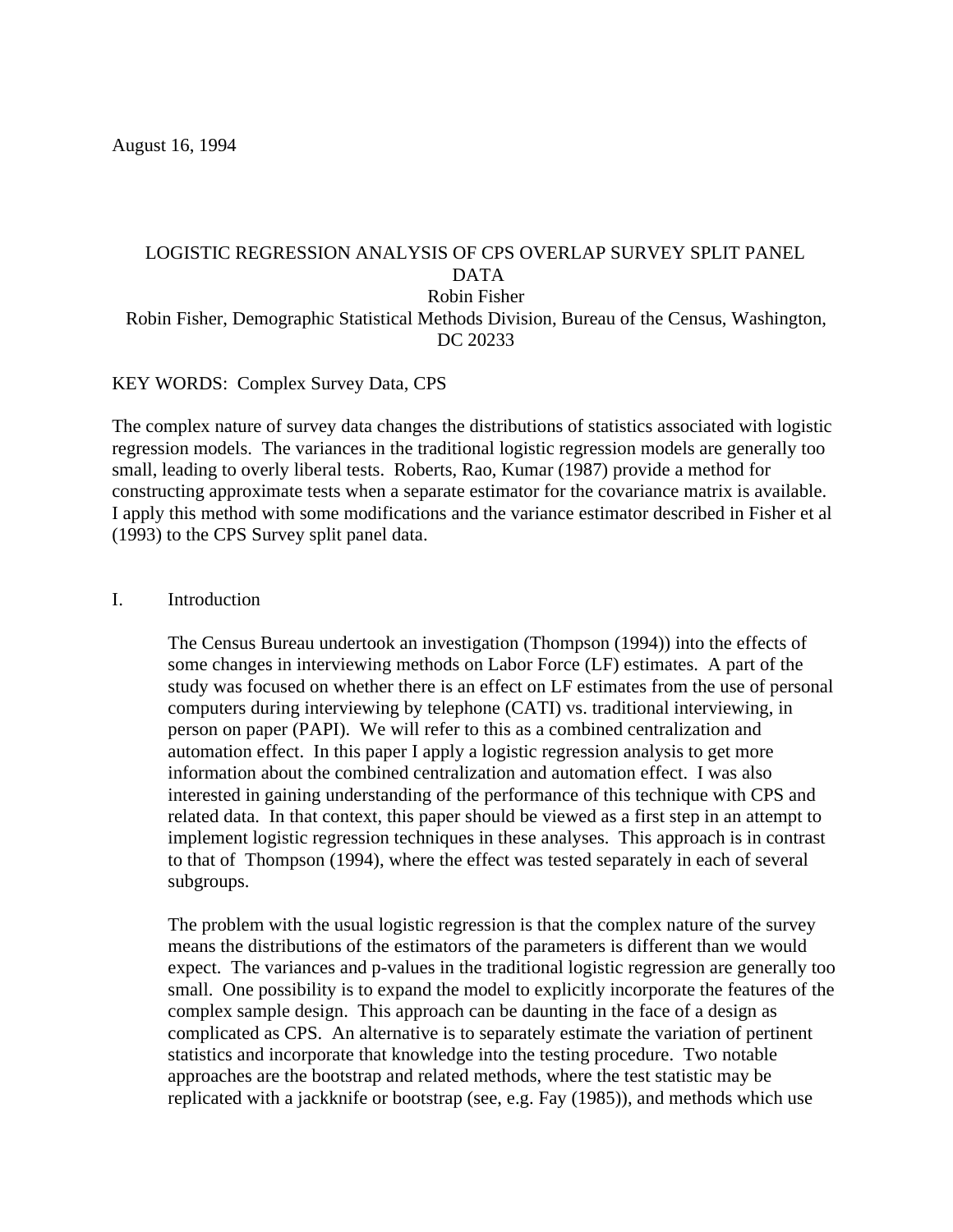completely separate estimates of variance to adjust the test statistics or get approximations for the sampling distributions. Rao and Scott (1981, 1984) and Bedrick (1983) provide examples of the latter method for getting approximate tests in contingency tables. Different statistics are given depending on whether the whole covariance matrix for cell probabilities can be consistently estimated or just the variances. When only variance estimators are available, they give simple "first-order" adjustments to the Pearson chi-squared test statistic  $(X^2)$  and the likelihood ratio statistic  $(G<sup>2</sup>)$ . When an estimator for the whole covariance matrix is available, they gave adjustments to these statistics based on the Satterthwaite approximation to a weighted sum of  $X^2$  random variables as well as a Wald statistic. They apply these tests to the Canadian Health Survey. Thomas and Rao (1987) and Thomas, Singh, and Roberts (1991?) showed the Wald statistic can be unstable when the number of cells is large and the number of sample clusters is small. Fay's jackknifed tests and the Rao-Scott connections performed well, however.

Roberts, Rao, and Kumar (1987) (RRK) assume a logistic regression model for cell proportions and provide corrections to the  $X^2$  and  $G^2$  goodness of fit statistics analogous to the Rao-Scott adjustments described above, a Wald statistic, and an F statistic. They further give the statistics for testing nested hypotheses. Rao, Kumar, and Roberts (1989) extend the results, giving weighted least squares estimators for generalized linear models with singular covariance matrices along with a Wald statistic. Nguyen and Alexander (1989) consider tests of independence of hierarchial log-linear models when cell and marginal design effects are fixed. Upton (1991) discusses exploratory data analysis for survey data using log-linear models. Graubard and Korn (1991) present another approach using BRR. Choi and McHugh (1989) use modifications to a chi-squared statistic based on modeling and estimation of correlations in each stage of multi-stage surveys. Shimizu and Choi (1992) and Choi (1992) apply the technique to particular survey applications. Thomas, Singh, and Roberts (1991) consider the power of tests for RxC tables for two-stage cluster sampling.

There have been some efforts to compare different approaches. Thomas, Singh, and Roberts (1991?) present a Monte Carlo study to compare the approaches of Rao-Scott (1981 and 1984) and Fay (1985) for small samples. Parsons (1992) compares some of the common approaches on surveys of the National Center for Health Statistics, including various simplifications of the design structure used in the derivations of test statistics. The most extreme example is to assume simple random sample variances. Carlson, Cohen, and Monheit (1992) explore alternative pieces of software on the basis of computational considerations. Their study includes SUDAAN, RTILOGIT, SAS PROC LOGIT, and SURREGR. SUDAAN (eg. Shah (1989)) in particular is computationally expensive.

Section II gives some background about the split panel study as it relates to this paper. In Section III I describe the use of GVFs and a simple modelling of the covariance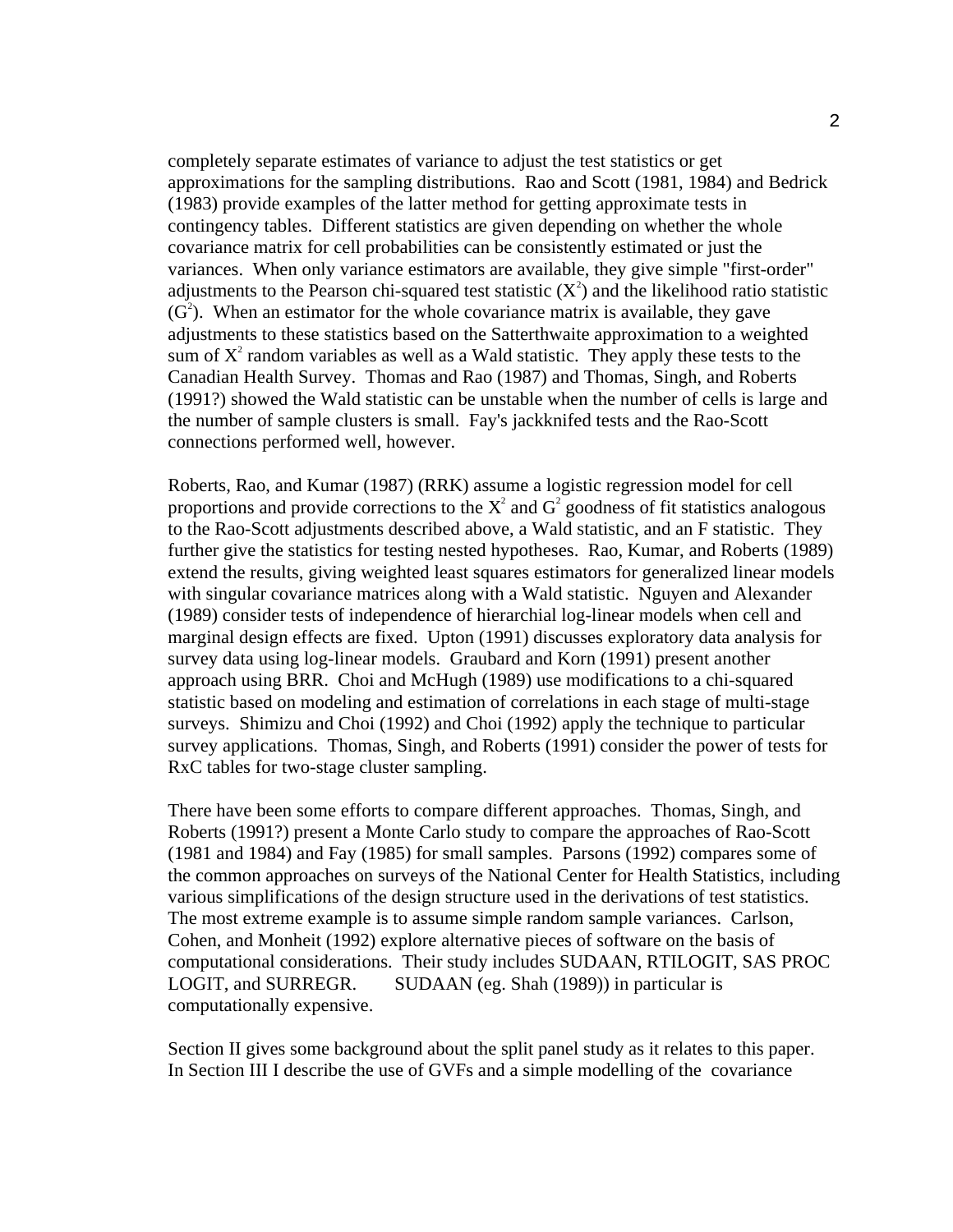matrix for the logistic regression model of RRK. Section IV describes the results. Finally I conclude in Section V.

### II. Background

#### Sample Design

The CPS is a monthly survey of 60,000 eligible households. These households are selected to represent the population of the Nation and of each State. The probability sample of housing units is drawn using a multistage stratification procedure. The sampled households are located in 729 selected geographic areas. The largest metropolitan areas within each State are always included; the remaining areas of a State are sampled with probability of selection proportionate to the population of the area<sup>1</sup>. The sample is designed to provide a 1.8 percent monthly coefficient of variation<sup>2</sup> on the estimated national unemployment rate, assuming a 6 percent rate. It was also designed to meet specific reliability criteria for the monthly estimates of unemployment for 11 States; the remaining 40 have fixed levels of reliability for an annual average. At the national level, this means that a month-to-month change of 0.2 percentage point in the estimated unemployment rate is significant at a 90-percent confidence level.

#### Data Collection Design

 $\overline{\phantom{0}}$ 

In an effort to balance respondent burden with improved estimates of change, households are interviewed for 4 consecutive months, not interviewed for the next 8 consecutive months, and then interviewed for another 4 consecutive months. Each month, a new household panel of approximately one-eighth the total monthly sample size  $(60,000/8 = 7,500$  households) is initiated, and the panel which received its eighth interview the previous month is dropped. Thus, each month, eight different panels are being interviewed for the 1st, 2nd,..., and 8th time. This rotating panel structure means that three-quarters of the sample in a given month is retained in the sample the next month, improving the estimates of month-to-month change. In the CPS, first and fifth month-in-sample households are interviewed through personal visits. For subsequent months, the majority of interviews are conducted by telephone.

Prior to January 1994, most of the CPS data were collected with a paper survey instrument and translated into computer readable form using  $FOSDIC<sup>3</sup>$  technology.

<sup>1</sup>Following each decennial census, a new sample of areas is selected. The current sample is based on the 1980 census.

<sup>2</sup>The coefficient of variation of an estimate is defined as the standard error of the estimate divided by the estimate.

<sup>3</sup>Film Optical Sensing Device for Input to Computers.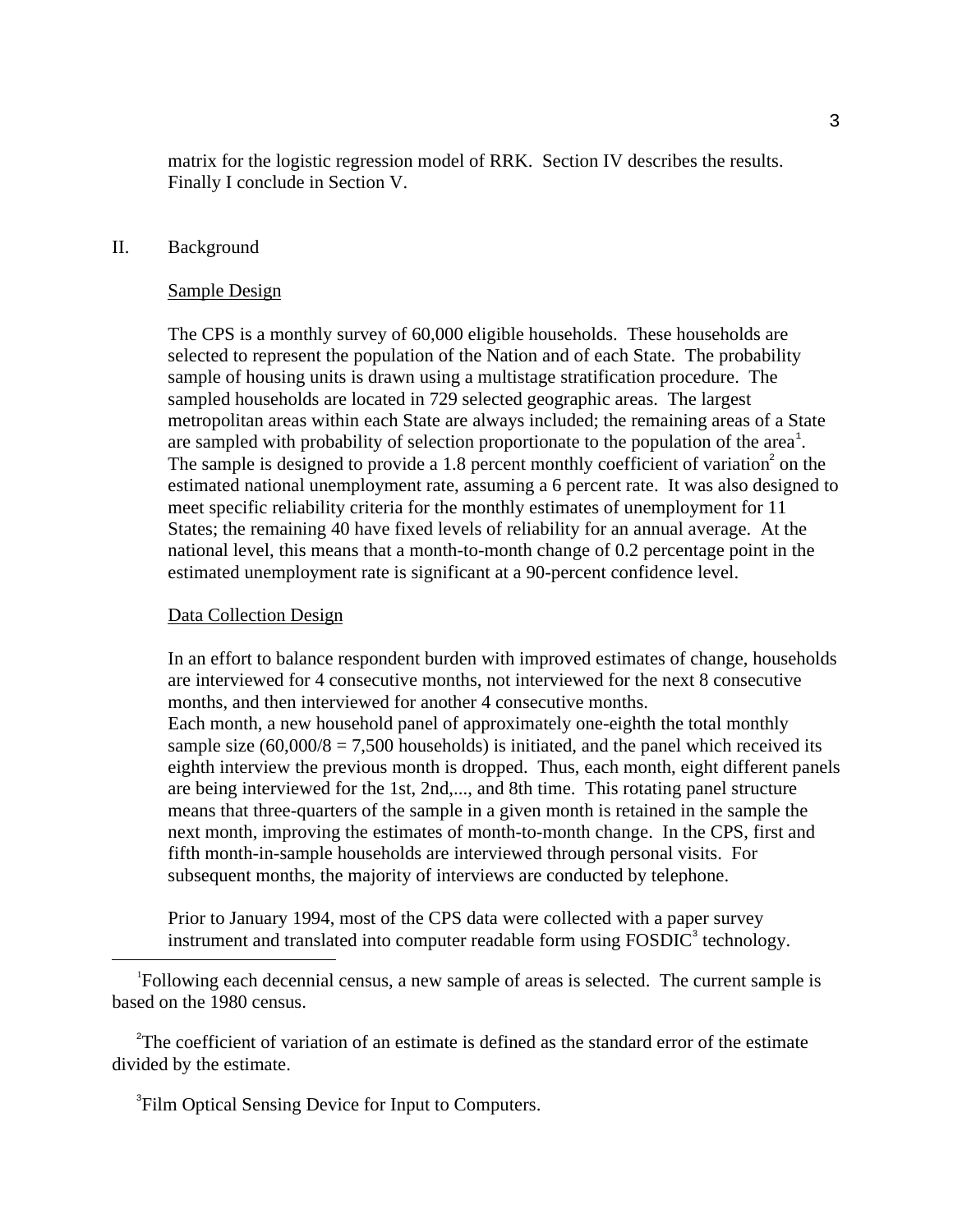Approximately 9 percent of the data was collected by interviewers working in two centralized facilities using computer-assisted telephone interviewing. Only households in a subset of the CPS sample areas were eligible for centralized computer-assisted telephone interviewing (CATI). These areas were purposely chosen based on operational considerations and were generally large metropolitan areas.

Centralized computer-assisted telephone interviewing had been used in the CPS since January 1989, when a centralized facility in Hagerstown, Maryland, was opened. In order to minimize any potential effects on published CPS estimates, the percent of sample cases interviewed from CATI was originally kept small. Over the 5-year time period, the percent of the CPS sample interviewed from CATI gradually increased to the 9 percent level used in the 1993  $CPS<sup>4</sup>$ .

From January 1991 through December 1992, the Bureau of the Census and the Bureau of Labor Statistics jointly conducted a special study in the CPS CATI-eligible areas to measure the effects of centralized telephone interviewing combined with computerassisted interviewing on CPS data. Findings from this study showed that inclusion of CATI produced a 0.8 percentage point higher unemployment rate (Shoemaker, 1993). However, this difference could not be attributed to CATI alone. The paper-and-pencil questionnaire itself was not administered from a centralized location; rather, it was a computerized version, with modified wording of the lead-in question to the labor force section<sup>5</sup>. Thus, it was impossible to distinguish whether this difference was due to centralization, computer-assisted interviewing, or a slightly modified questionnaire.

### Hypotheses and Experimental Design

This analysis is a contrast study. To study the effect of a possible "treatment," the CPS sample was randomly split into two "independent" groups (split panels). Each panel is statistically representative of the parent sample. The treatment is administered to respondents in one of the two split panels. The treatment is excluded from the other panel. The difference between the estimates from the two panels gives an estimated difference of the "treatment effect."

Panel definitions:

 $\overline{\phantom{0}}$ 

**CATI Panel** Households in this type of panel are eligible for interview at one of the centralized telephone facilities. Not all households in the panel will be interviewed by CATI. To be interviewed by CATI, a respondent must

<sup>5</sup>See Rothgeb (1994) for a more detailed discussion of the lead-in question and possible influences of computer-assisted interviewing and centralization.

<sup>4</sup> To accommodate the increased CATI sample, a second telephone facility was opened in Tucson, Arizona, in 1992.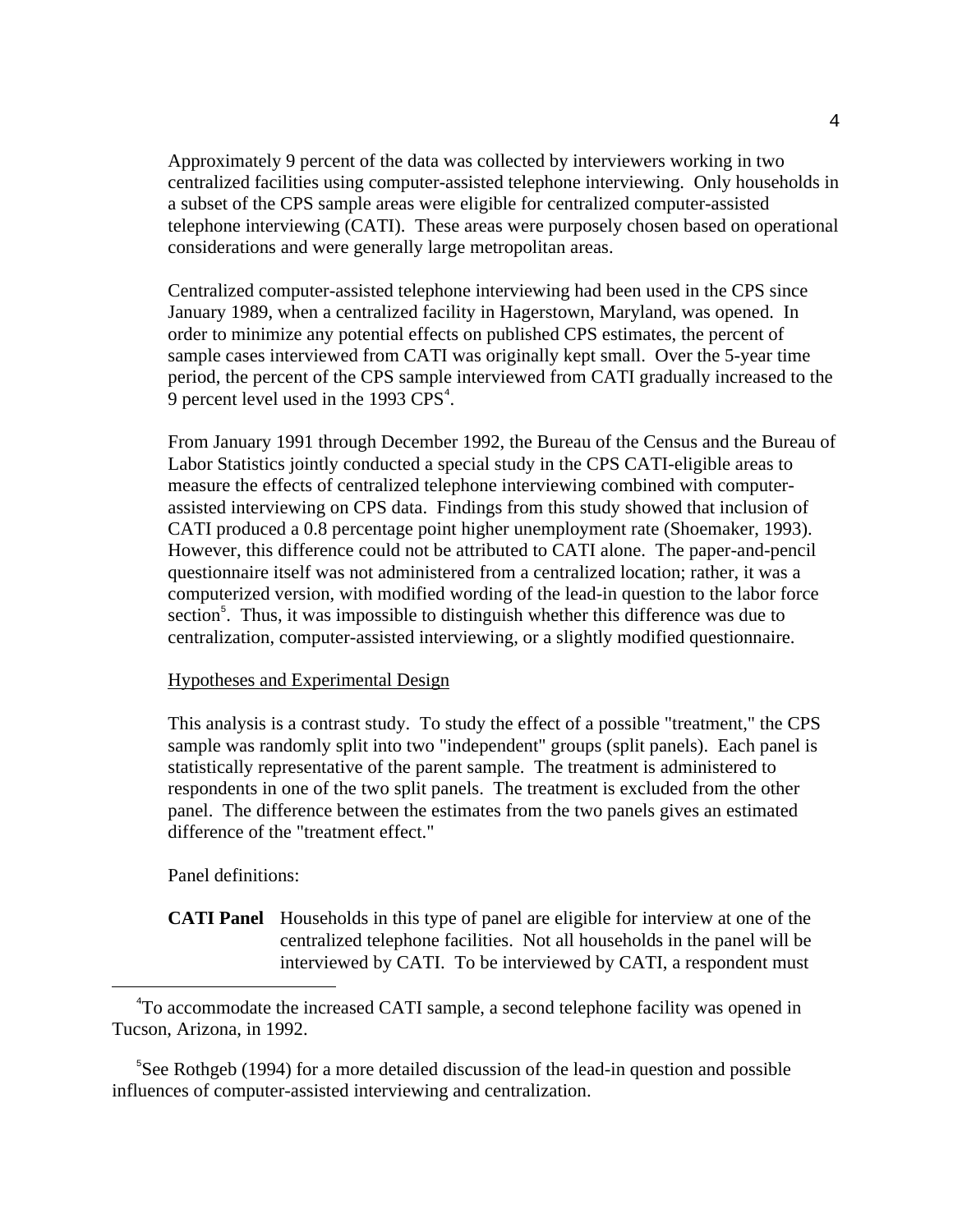have a telephone and speak English or Spanish. More important, during the personal visit interviews (usually MIS 1 and MIS 5) the household must agree to be interviewed in subsequent months by telephone. If not, the household's subsequent interviews will be completed by a field representative, either by personal visit or by telephone. Generally, if the household has not been interviewed from a centralized telephone facility by mid-week, then the interview is transferred to a field representative for interviewing.

# **NonCATI**

**Panel** All households in this type of panel are ineligible for CATI interviewing. Thus, even if a household meets all of the basic requirements for CATI, the interview will be completed by a field representative (decentralized interviewing only).

The Month in Sample (MIS) refers to the number of months that a housing unit has been in sample. This is usually the same as the number of interviews that a household has undergone. For example. MIS 1 refers to the first interview. MIS 1 and MIS 5 interviews are always conducted by personal visit.

The analysis here centers on the CATI effect.

1. Description

Tests of these hypotheses are based on data from the CPS. The PAPI questionnaire was used by the CPS field representatives (decentralized interviewing). A computerized version of the *questionnaire* with a slightly modified wording of the lead-in labor force question was used by the CPS CATI interviewers (centralized and computer-assisted interviewing). The centralized telephone interviewing effect was combined with computer-assisted interviewing, because the old questionnaire did not have a computerized version outside of the CATI environment. This study was a continuation of the study presented in Shoemaker (1989 and 1993) with respect to data collection. In the Shoemaker (1989) study, data was collected from June 1985 until December 1988, but the portion which measured the effect of CATI on labor force estimates started in August 1986. In the Shoemaker (1993) study, data was included from 1991 and 1992. In the present study, data was collected from October 1992 until December 1993, as part of the CPS Overlap Study (Bureau of the Census (1994)).

2. Experimental Design

The sample within the CPS CATI-eligible areas was randomly split into two representative panels: CATI-eligible (Panel A) or nonCATI (Panel B). The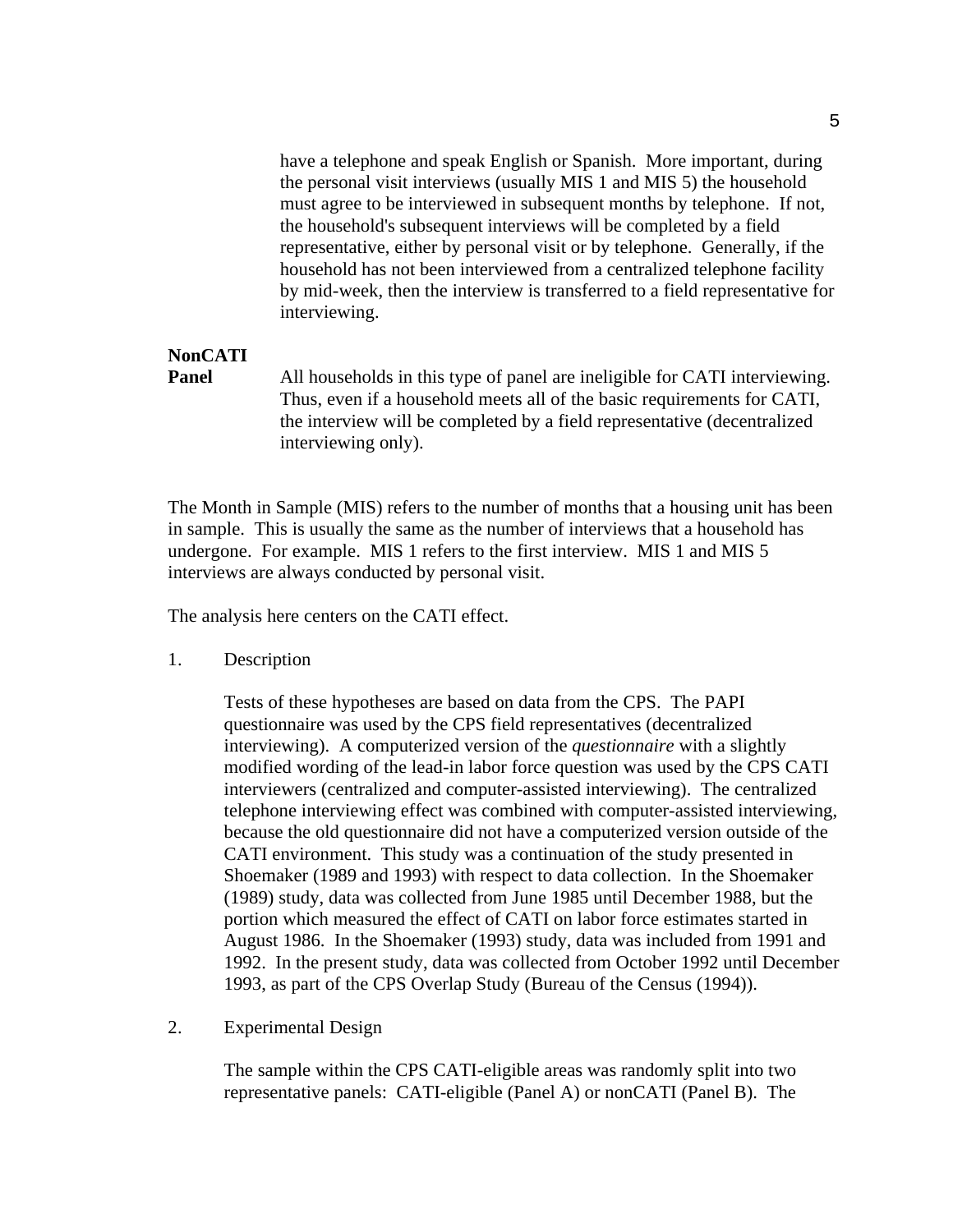number of households in Panel A each month increased over time. Thus, the composition of both panels changed on a monthly basis. The only areas included in this study were those that had sample in both Panel A and Panel B.

Note that these panel estimates were **not** nationally representative, because they used data from a non-random group of sample areas. The population covered by the CPS CATI-eligible sample areas was approximately 12 percent black and 11 percent Hispanic.

Data obtained from the first and fifth interviews were excluded from the panel estimates for testing this hypothesis. Estimated monthly sample sizes of persons 16+ and unemployed persons for each panel are presented below.

| CPS Panel           | Persons $16+$ | Unemployed persons |
|---------------------|---------------|--------------------|
| CPS CATI Panel A    | 14,580        | 730                |
| CPS NonCATI Panel B | 16,250        | 740                |

The data were collected every month from October 1992 to December 1993. The data from March 1993 were omitted from the study: a CATI facility was closed during the March interview week because of a blizzard. The estimates of cell proportions were formed from estimates of totals averaged over these 14 months.

### 3. Limitations

The confounding caused by the mix of CATI and non-CATI interviews in the CATI Panel A estimates was also present in these tests. Additionally, the Panel A interviews which were not completed at a CATI facility were conducted with a slightly different wording of the lead-in labor force question.

### III. Methods

We have a five-dimensional table of probabilities defined by the four binary predictors, race, sex, ethnicity, and test status, and the binary response variable, unemployment status. These four variables are defined below. The cell probability of an unemployment status in a race-sex-ethnicity classification is the probability of that status given the racesex-ethnicity classification. The estimated number of population individuals in the studied areas in a cell is the sum of the weights of the sample individuals in the cell, where the weights are a combination of the CPS base-weights and the probabilities of membership in the test or control panel. See Bureau of the Census (1994) for a discussion of the weighting for this study.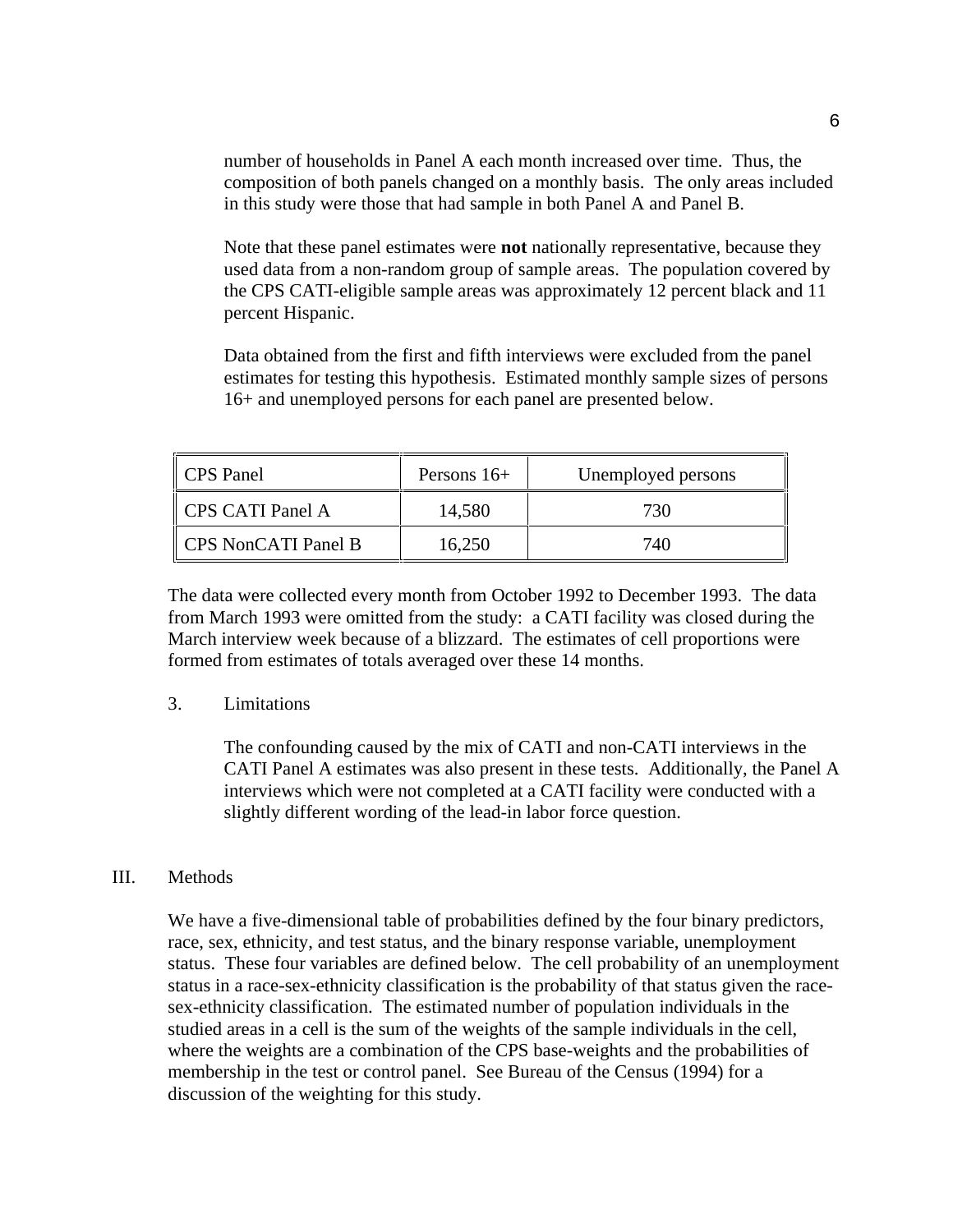The model I used was a natural one where a cell is defined by the binary variables test, race, sex, ethnicity, which are defined below.

| Variable   | <b>Values</b> | <b>Meaning of Values</b>                          |
|------------|---------------|---------------------------------------------------|
| Test       | 1<br>$-1$     | Test: CATI eligible<br>Control: Non-CATI eligible |
| <b>Sex</b> | 1<br>$-1$     | Male<br>Female                                    |
| Ethnicity  | 1<br>$-1$     | Hispanic<br>Not Hispanic                          |
| Race       | 1<br>-1       | <b>Black</b><br><b>Not Black</b>                  |

We are mostly interested in the variable 'test'; that is, whether CATI eligibility has an effect on measures of Labor Force, in this case proportion unemployed. The analysis can focus on whether terms with 'test' in them need to be present.

The log-odds ratio for cell i is

$$
logit(p_i) = \underline{X}_i^T \beta \tag{1}
$$

where  $\underline{X}_i$  is the vector of the indicator variables for the cell i, i=(1,...,I). Here  $\underline{X}_i$  has dimension s.

The methods described by RRK are derived by finding the asymptotic distribution of  $X^2$ and  $G<sup>2</sup>$  and using that to obtain an adjustment which makes them approximately chisquared. The simpler adjustment depends on the covariance matrix of the estimated cell probabilities only through its diagonals. A more precise adjustment requires an estimator for the whole covariance matrix. Another possibility, which also requires the whole covariance matrix, is to simulate the asymptotic distribution of  $X^2$  and  $G^2$ .

In this analysis, I estimate the covariance matrix of the cell proportions with the Generalized Variance Function (GVF) methods described by Fisher, et al (1993). The method had to be extended to estimate correlations between cells. To get an estimator for the covariance matrix, I decomposed it by conditioning on the total. Let X be the estimator for the vector of levels of a characteristic in a population.

$$
Var(\underline{X}) = E(var(\underline{X} | \Sigma X_i)) + var(E(\underline{X} | \Sigma X_i))
$$
\n(2)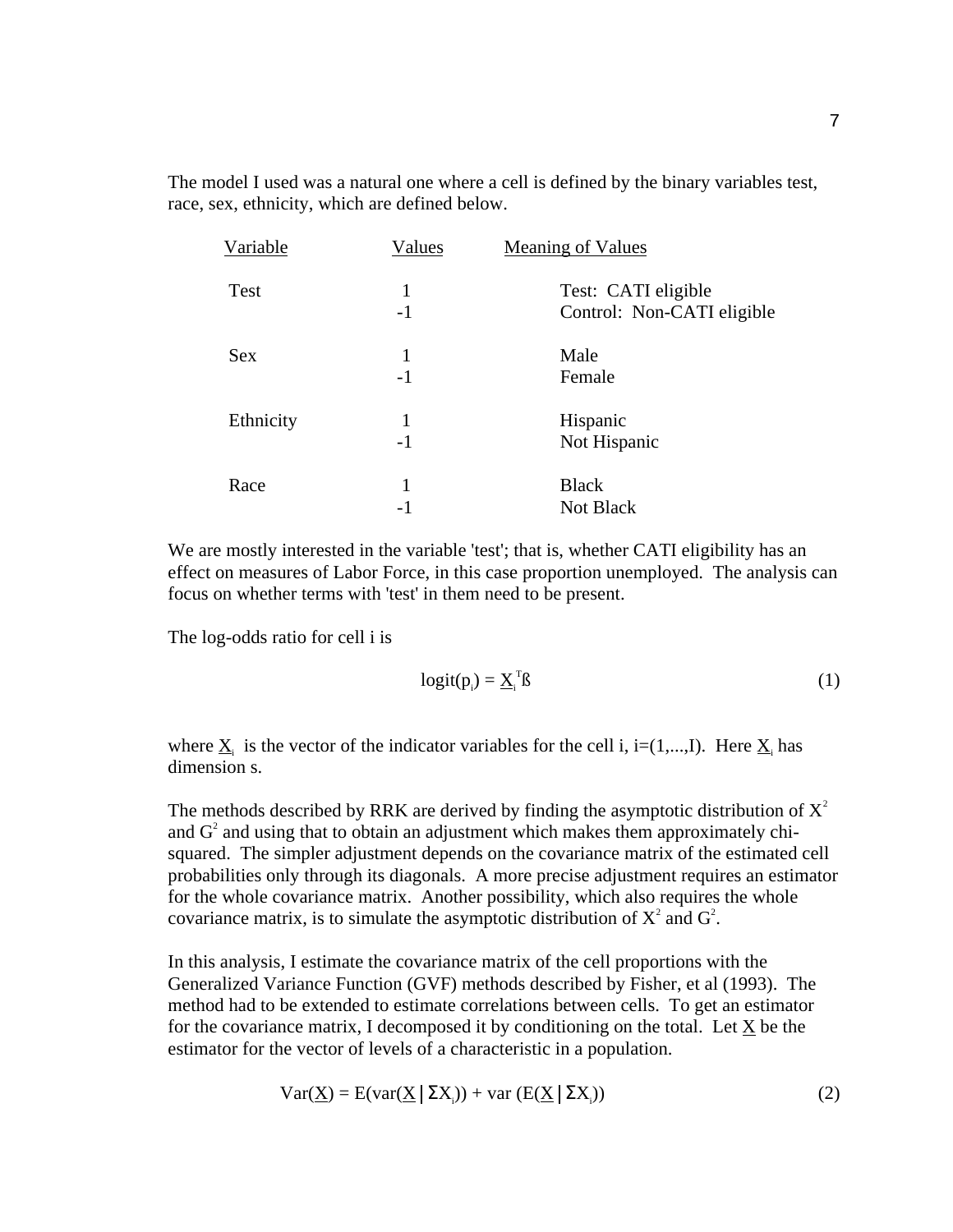Now say

$$
E(var(\underline{X} | \Sigma X_i)) = M
$$

where M is the covariance matrix for a weighted multinomial random variable. If W is the average weight,

> $[M]_{ii} = \text{var}(X_i | \Sigma X_i) \approx \text{DEW}(\Sigma X_i) p_i(1-p_i)$  and  $[M]_{ij} = -DEW(\Sigma X_i)p_i p_j,$

where  $p_i$  is the fraction of the population represented by cell i and DE is an average design effect. Say the other term is

 $var(E(\underline{X} | \Sigma X_i)) = pp' var(\Sigma X_i).$ 

That is,  $E(\underline{X} | \Sigma X_i) = p\Sigma X_i$ , the multinomial expectation. Now the estimated correlation becomes

 $cor(X_i, X_j) = \underline{-DEW(\Sigma X_i)p_i p_j + p_i p_i var(\Sigma X_i)}$  $\left( \frac{\text{DEW}(\Sigma X_i) p_i (1-p_i) + p_i^2 \text{var}(\Sigma X_i)}{\text{var}(\Sigma X_i)} \right)^{1/2} \left( \text{DEW}(\Sigma X_j) p_i (1-p_i) + p_i^2 \text{var}(\Sigma X_j) \right)^{1/2}$  (3)

The covariance matrix of  $\underline{X}$  was estimated with

 $\hat{c}ov($ 

where click here to view equation. Install Equation Editor and doubleclick here to view equation. and  $[\text{cor}(\underline{\mathbf{X}})]_{ij} = \text{cor}(\mathbf{X}_i, \mathbf{X}_j)$ . Notice this covariance matrix is not typically nonsingular.

Install Equation Editor and double-

The variance for cell i is click here to view equation. was calculated with a Generalized Variance Function (GVF) method. We can decompose total variance for cell i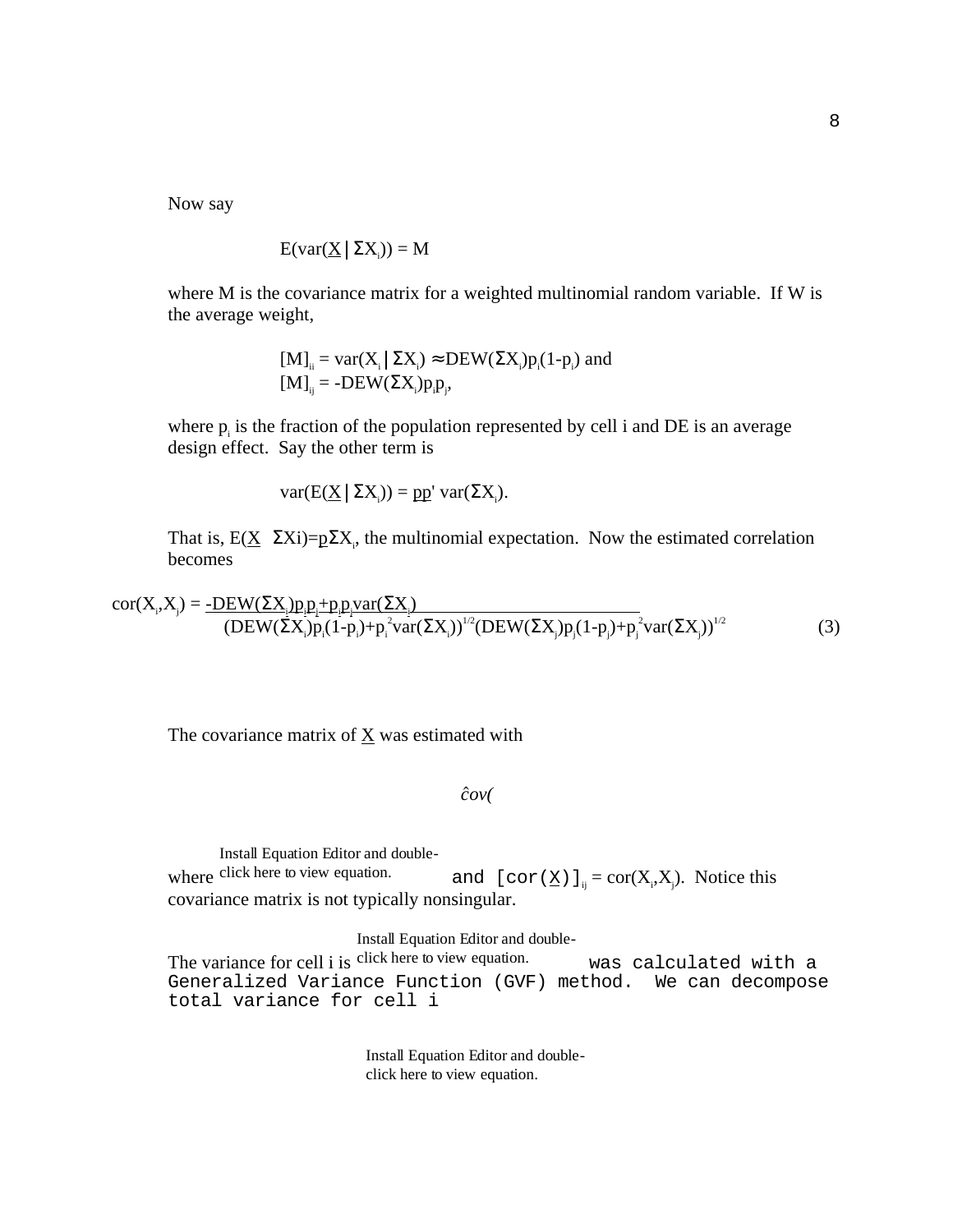Install Equation Editor and double-

Here n is the sample size, click here to view equation. and DEF is a design effect. Note our model here has sample size n and Install Equation Editor and doubleclick here to view equation. expressed as random variables. Also note the design effect is only applied to the variance of Install Equation Editor and doubleclick here to view equation. conditioned on click here to view equation. Install Equation Editor and double-This portion corresponds to the variance expression we usually see for CPS, that is, a variance like a simple random sample. In this study, however, we use estimates where there has been no raking procedure to force various population estimates to match census estimates of population. The other term has been added to account for the extra variation. Now assume  $W = SI$ , the sampling interval in the survey where  $SI = N/E(n)$ . Then Install Equation Editor and doubleclick here to view equation. can be written

> Install Equation Editor and doubleclick here to view equation.

> > Install Equation Editor and double-

BRR estimates from 1987 were used to estimate DEF and click here to view equation.

 Further adjustments are needed to make the estimates applicable to the weighting and sample size in the split panel study. The final expression for the variance estimator for panel s in the split panel study is

> Install Equation Editor and doubleclick here to view equation.

Here, click here to view equation. Install Equation Editor and doubleis the 1987 estimate of population.  $size$ , click here to view equation. Install Equation Editor and doubleis the split-panel estimate of population size for <sup>click here to view equation.</sup> , panel s and Install Equation Editor and double-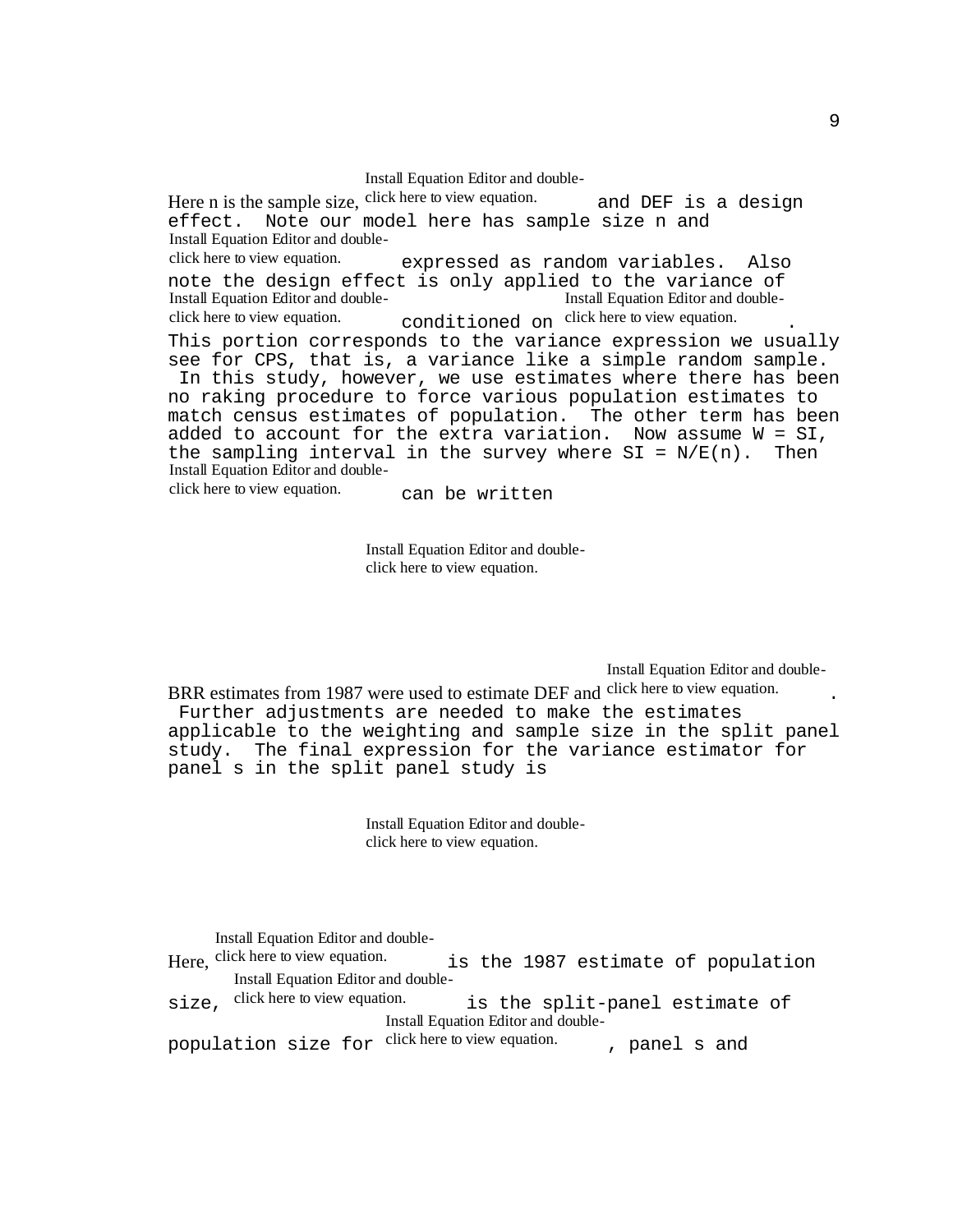| Install Equation Editor and double- |  |                                 |  |
|-------------------------------------|--|---------------------------------|--|
| click here to view equation.        |  | is the probability of including |  |
| Install Equation Editor and double- |  |                                 |  |
| click here to view equation.        |  | in panel s.                     |  |

Install Equation Editor and double-

A variance for an estimator for a cell proportion, say click here to view equation. is calculated with the well-known Taylor expansion expression,

> Install Equation Editor and doubleclick here to view equation.

The last step depends on the relationship

Install Equation Editor and doubleclick here to view equation.

which is met, for example under simple random sampling without replacement.

I estimated the parameter vector ß with a pseudo-likelihood method, where Install Equation Editor and double-

click here to view equation. is the solution to the equation

| Install Equation Editor and double-                                     |                                                    |  |  |  |
|-------------------------------------------------------------------------|----------------------------------------------------|--|--|--|
| where $X^T=(X_1,,X_i)$ , D=diag <sup>click</sup> here to view equation. |                                                    |  |  |  |
| Install Equation Editor and double-                                     |                                                    |  |  |  |
| click here to view equation.                                            | is the weighted sum of the whole sample,           |  |  |  |
| Install Equation Editor and double-                                     |                                                    |  |  |  |
| click here to view equation.                                            | is the weighted sum from the i <sup>th</sup> cell, |  |  |  |
| Install Equation Editor and double-                                     |                                                    |  |  |  |
| click here to view equation.                                            | are the estimated cell probabilities of            |  |  |  |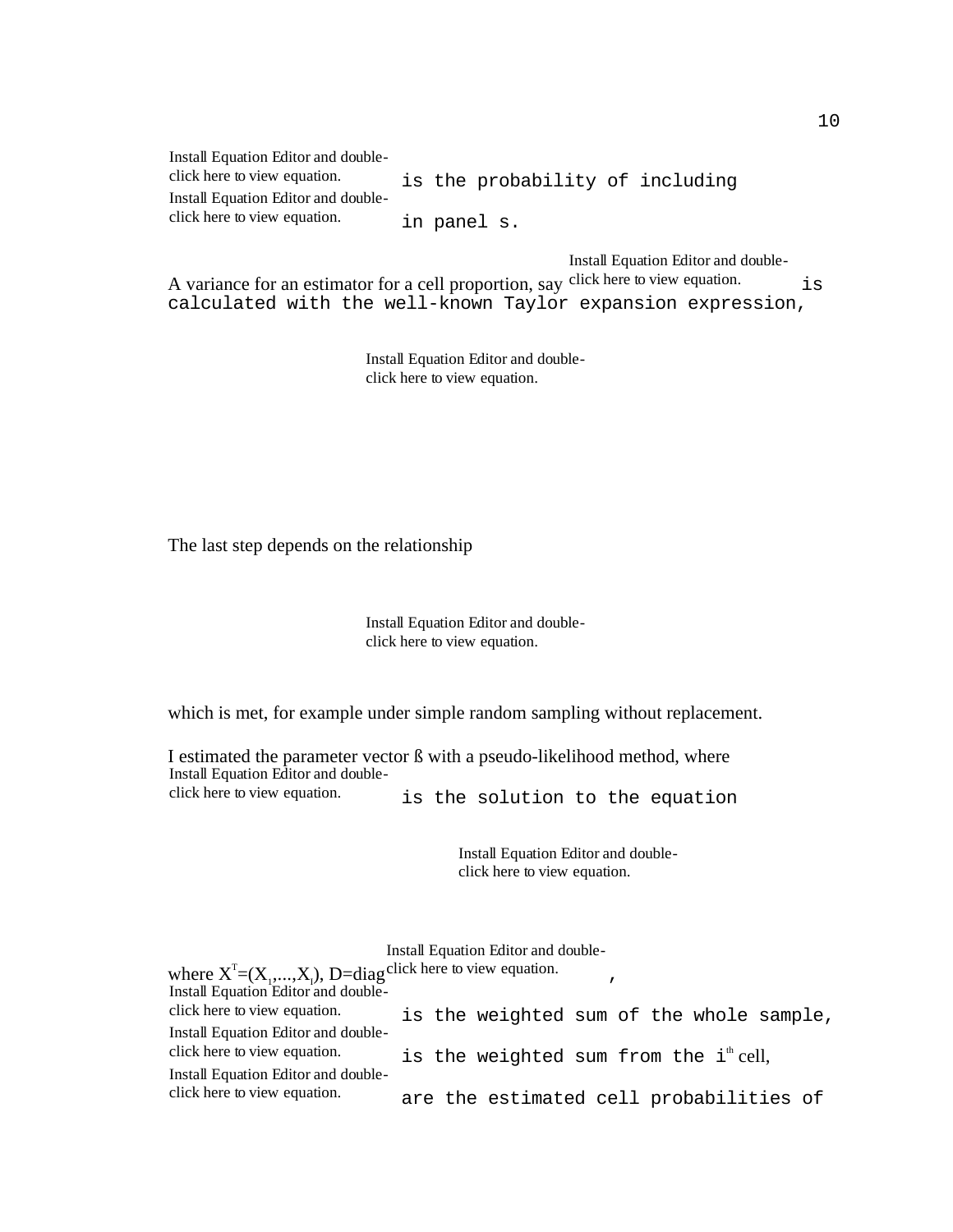being unemployed in the model, and q is the vector of observed cell probabilities of unemployment.

RRK preserve the familiar forms of the test statistics by providing adjustments to the traditional  $X^2$  and  $G^2$  statistics. The simpler adjustment to these statistics are where

> Install Equation Editor and doubleclick here to view equation.

| Install Equation Editor and double- |       |                               |  |  |
|-------------------------------------|-------|-------------------------------|--|--|
| click here to view equation.        |       | is the average eigen value of |  |  |
| Install Equation Editor and double- |       |                               |  |  |
| click here to view equation.        | Where |                               |  |  |

Install Equation Editor and doubleclick here to view equation.

H is an Ix(I-s) matrix of rank I-s such that click here to view equation. Install Equation Editor and double-

and

Install Equation Editor and doubleclick here to view equation.

The matrix click here to view equation. Install Equation Editor and doublehas been dubbed the "generalized design effect matrix." They point out that the adjustments should work well when the coefficient of variation of the Install Equation Editor and doubleclick here to view equation. is small. RRK give an improved adjustment, based on the well-known Satterthwaite approximation, where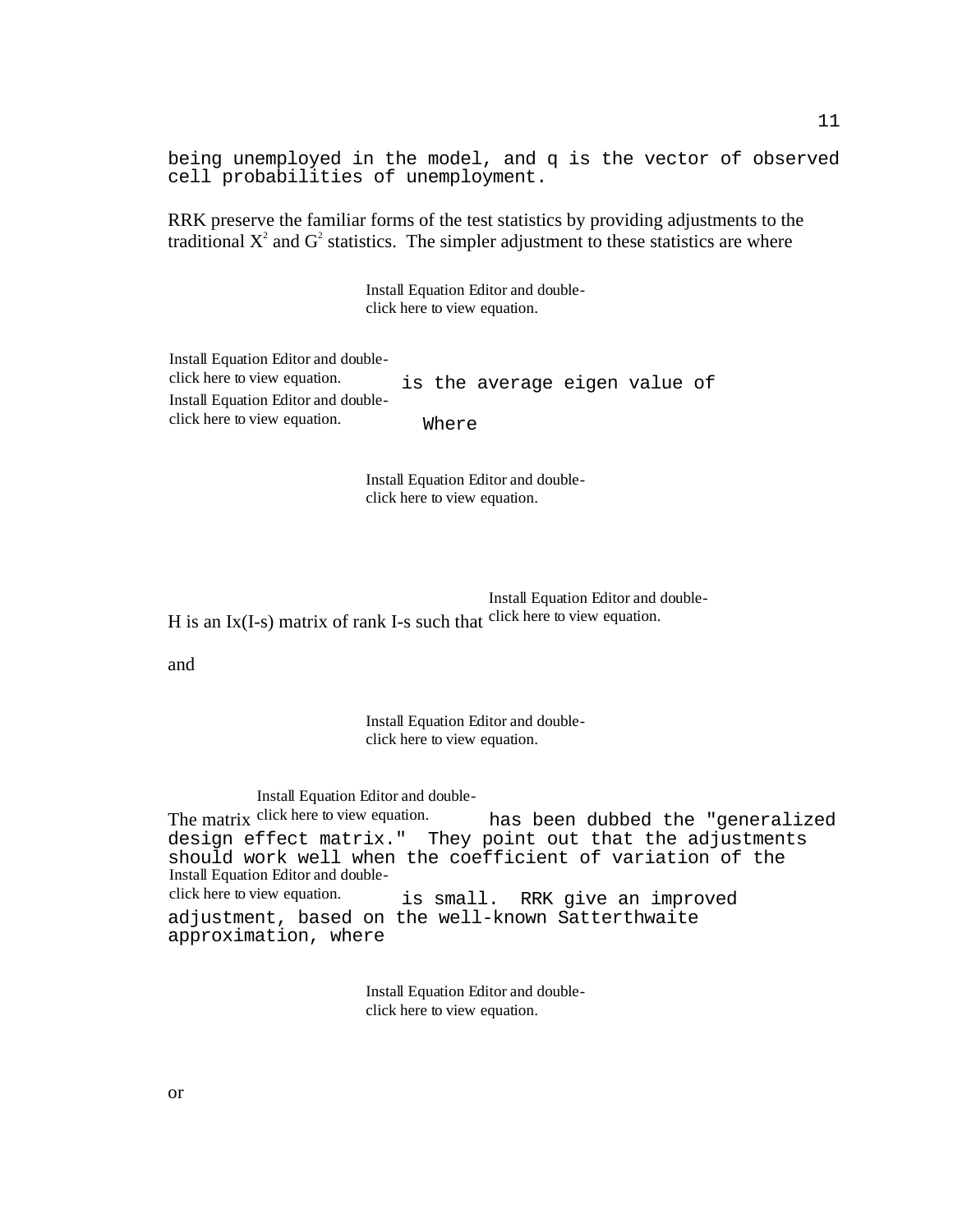Install Equation Editor and doubleclick here to view equation.

These statistics are approximately chi-squared with  $(I-s)/<sup>click</sup>$  here to view equation. Install Equation Editor and doubledegrees of freedom.

Here,

Install Equation Editor and doubleclick here to view equation.

This adjustment takes the variation of the click here to view equation. into Install Equation Editor and doubleaccount.

Another alternative is to simulate chi-squared random variables from the asymptotic distribution of click here to view equation. and Install Equation Editor and double-Install Equation Editor and doubleand click here to view equation. These statistics have the same as the distribution as

> Install Equation Editor and doubleclick here to view equation.

Install Equation Editor and double-

where the click here to view equation. 's are independent chi-squared random variables if the asymptotic theory of RRK holds. We can get many realizations of random variables from these distributions and estimate p-values. The result is the exact asymptotic p-value except for the variation in the simulation, which we can make small by using a lot of replications. I used 10,000, so my estimated p-values have standard deviation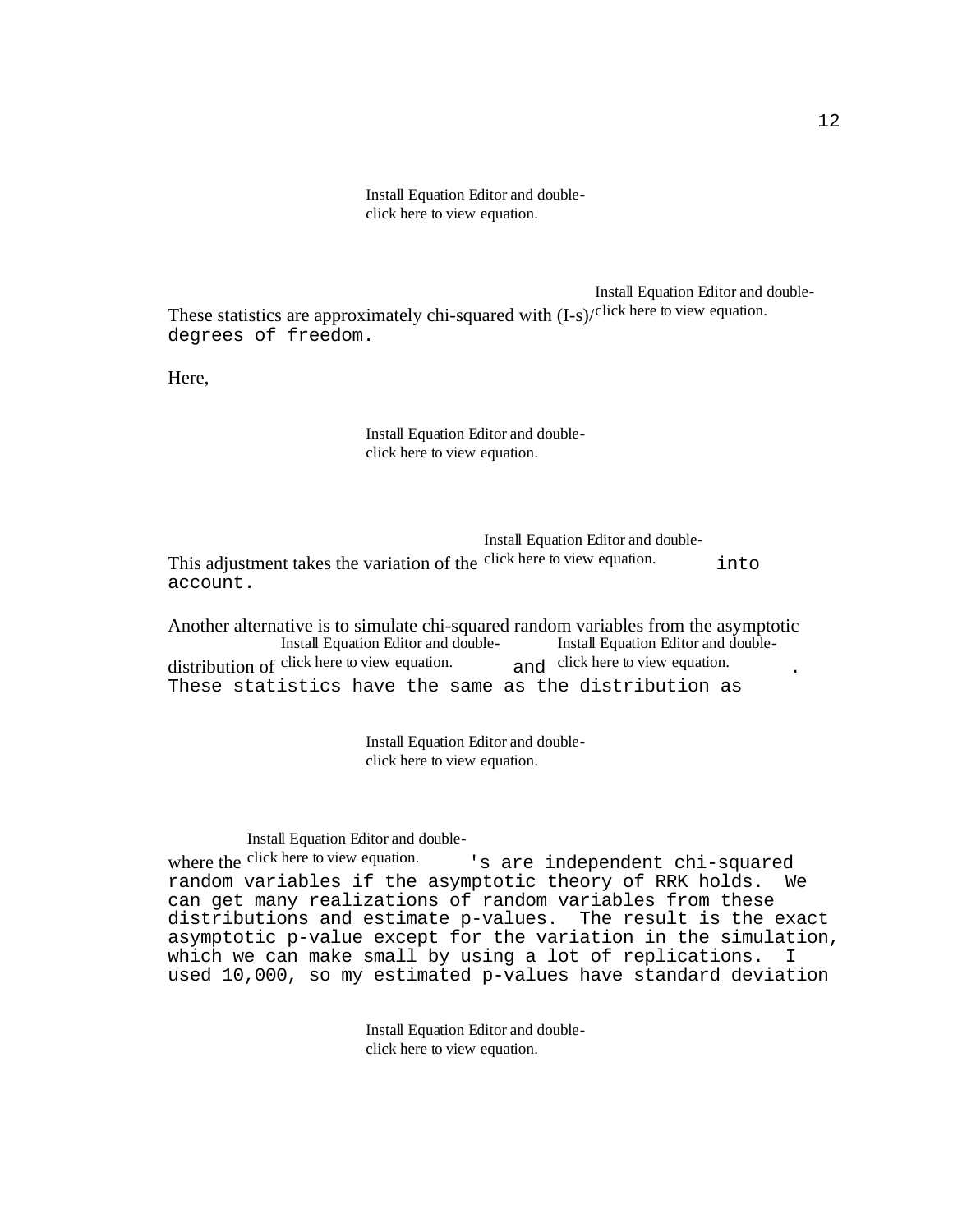I calculated the test statistics  $X_c^2$ ,  $G_c^2$ ,  $X_s^2$ , and  $G_s^2$ , to test the goodness of fit of each model along with the p-values based on the approximate distributions, also given by RRK. I also provide the simulated p-values mentioned above. I also test some nested hypotheses, where the model is partitioned as

and the hypothesis under test is H: $\beta_2$ =0 conditioned on this model. The test statistics are RRK's  $X^2(2|1)$ ,  $G^2(2|1)$ , with p-values associated with their approximations and simulated p-values. Install Equation Editor and doubleclick here to view equation.

#### IV. Results

The first test I performed was for the model with every effect except for the four-way interaction and the test-ethnic-sex interaction. This model had the goodness-of-fit pvalues in table 1.

#### Table 1

| <b>Test Statistic</b>           | P-value |
|---------------------------------|---------|
| -2                              | .83     |
|                                 | .83     |
|                                 | .82     |
|                                 | .82     |
| $\frac{G_s^2}{X^2(\text{sim})}$ | .83     |
| $G^2(\text{sim})$               |         |

The model fit. In my search to find models with fewer parameters to still fit the data, I tried two major reductions in the data. First, I tried the reduction where all terms containing the test term were eliminated and performed the test of the reduced model given the larger model was true. The goodness-of-fit p-values are in table 2.

#### Table 2

| <b>Test Statistic</b> | P-value |
|-----------------------|---------|
| 2                     | .030    |
|                       | .030    |
|                       | .081    |
| (ì                    | .082    |
| $X^2(\text{sim})$     | .033    |
| $G^2(\text{sim})$     | .085    |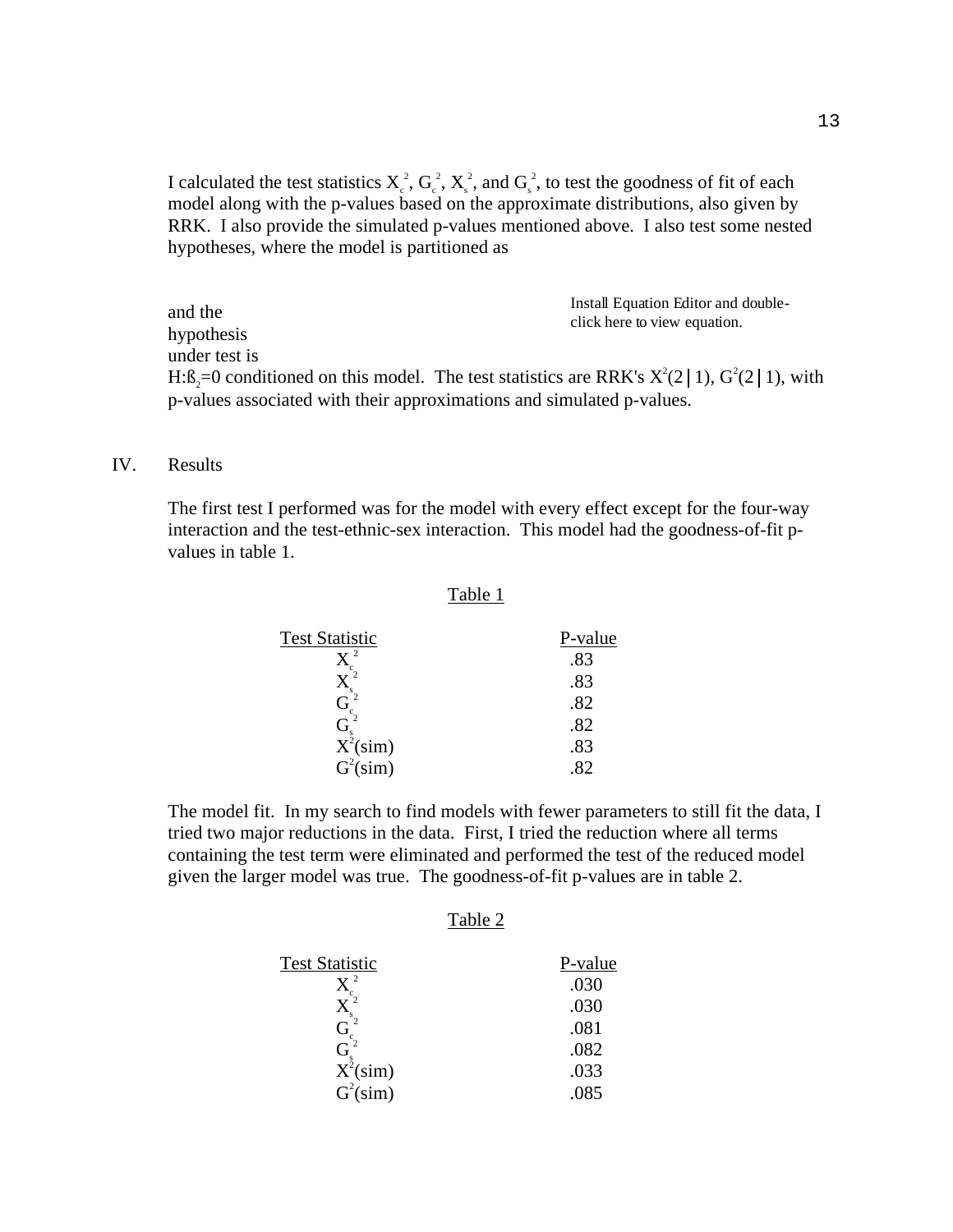which led me to reject the null hypothesis of the reduced model; apparently there is evidence that some test effect is non-zero.

The test of the model with no test terms given the model in test 1 also led me to reject the null hypothesis that the model in test 2 is sufficient.

The other model I tried was that with only main effects. The p-values are given in table 3.

#### Table 3

| <b>Test Statistic</b>  | P-value      |
|------------------------|--------------|
| 2                      |              |
|                        | .98          |
|                        | $9^{\prime}$ |
|                        | -9,          |
| $\overline{X}^s$ (sim) | <u>у,</u>    |
| $G^2(\text{sim})$      |              |

The model cannot be rejected at significance .10. Indeed, it is the model I chose. Examinations of the normalized residuals revealed nothing pathological; there did not appear to be any outlying cells.

The tests of the main effects models vs. any of those available with these variables do not lead me to reject the hypothesis that the main effects model is sufficient. Further, the test of each model with a main effect absent rejects the hypothesis of an adequate model.

Estimates of the coefficients for the main effects model are in table 4.

| Parameter  | Estimate | <b>Standard Error</b> |
|------------|----------|-----------------------|
| Intercept  | $-2.52$  | .035                  |
| Test       | $-0.07$  | .020                  |
| Race       | $-0.40$  | .026                  |
| Ethnicity  | $-3.17$  | .029                  |
| <b>Sex</b> | O 19     | .020                  |

Table 4

These results are mostly in accord with the previous studies mentioned. The Bureau of the Census (1993) tested differences of unemployment rates separately in several categories. The results of those tests are reprinted in table 5.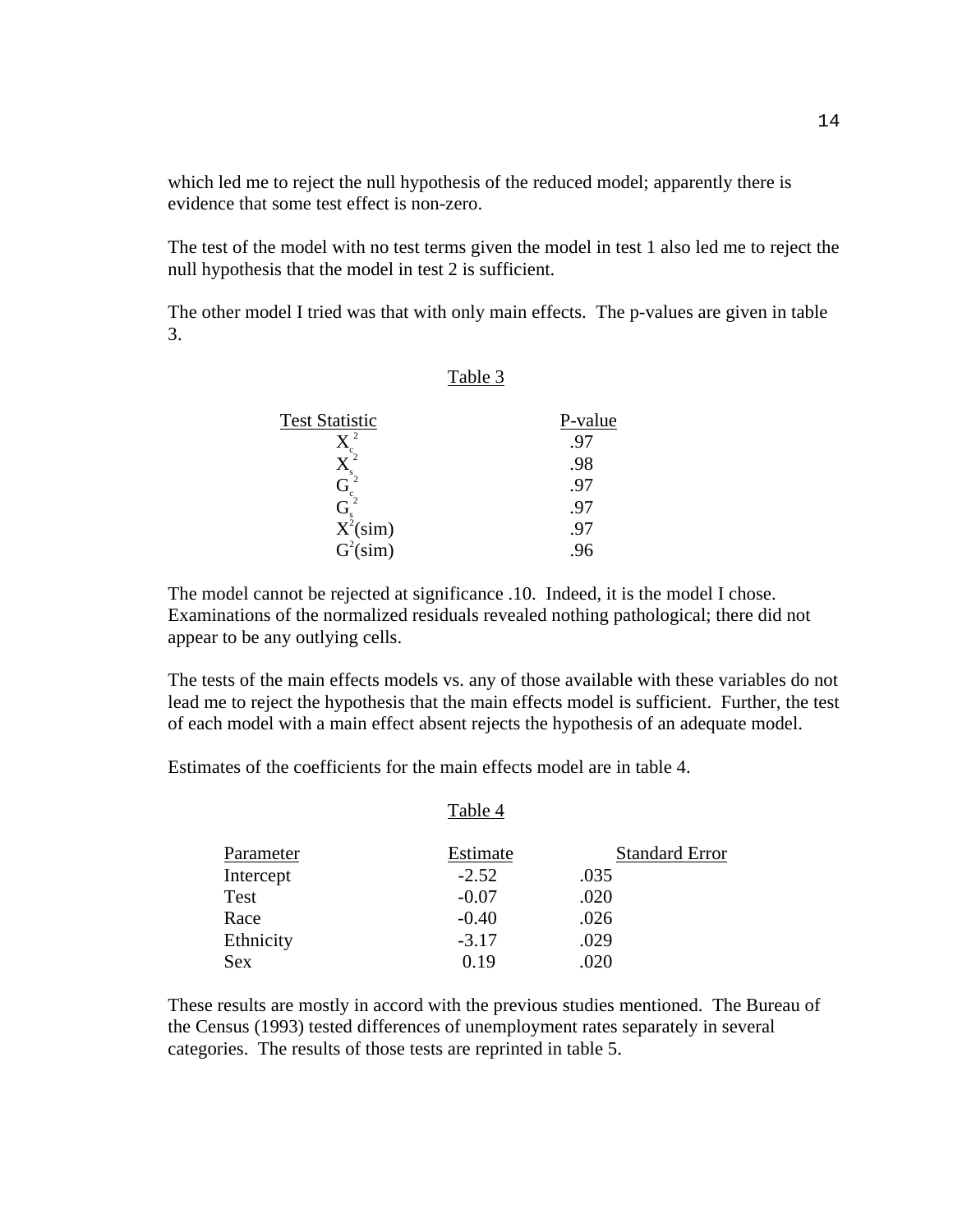### Table 5

# EFFECT OF CENTRALIZED TELEPHONE AND COMPUTER-ASSISTED INTERVIEWING

# Unemployment Rate (14 Month Average, 10/92 - 12/93 excluding 3/93)

|              | <b>CPS CATI</b><br>Panel C | <b>CPS NonCATI</b><br>Panel D | Difference<br>$C-D$ | P-value |
|--------------|----------------------------|-------------------------------|---------------------|---------|
| Total        | 7.55                       | 6.54                          | 1.00                | $0.00*$ |
| Men          | 7.78                       | 6.81                          | 0.96                | $0.00*$ |
| Women        | 7.28                       | 6.24                          | 1.04                | $0.00*$ |
| White        | 6.64                       | 5.57                          | 1.07                | $0.00*$ |
| Men          | 6.91                       | 5.80                          | 1.11                | $0.00*$ |
| Women        | 6.32                       | 5.30                          | 1.03                | $0.00*$ |
| <b>Black</b> | 13.42                      | 12.30                         | 1.12                | 0.18    |
| Men          | 14.10                      | 13.90                         | 0.20                | 0.76    |
| Women        | 12.84                      | 10.98                         | 1.86                | $0.04*$ |

CPS CATI Panel  $C =$  CPS sample that can be sent to CATI, but includes nonCATI sample. NonCATI sample interviewed with paper and pencil (PAPI).

CPS NonCATI Panel  $D =$  CPS sample that cannot be sent to CATI. All sample interviewed with paper and pencil (PAPI).

MIS 1 and MIS 5 not included in Panel C or Panel D.

\*Differences significant at the 10% level.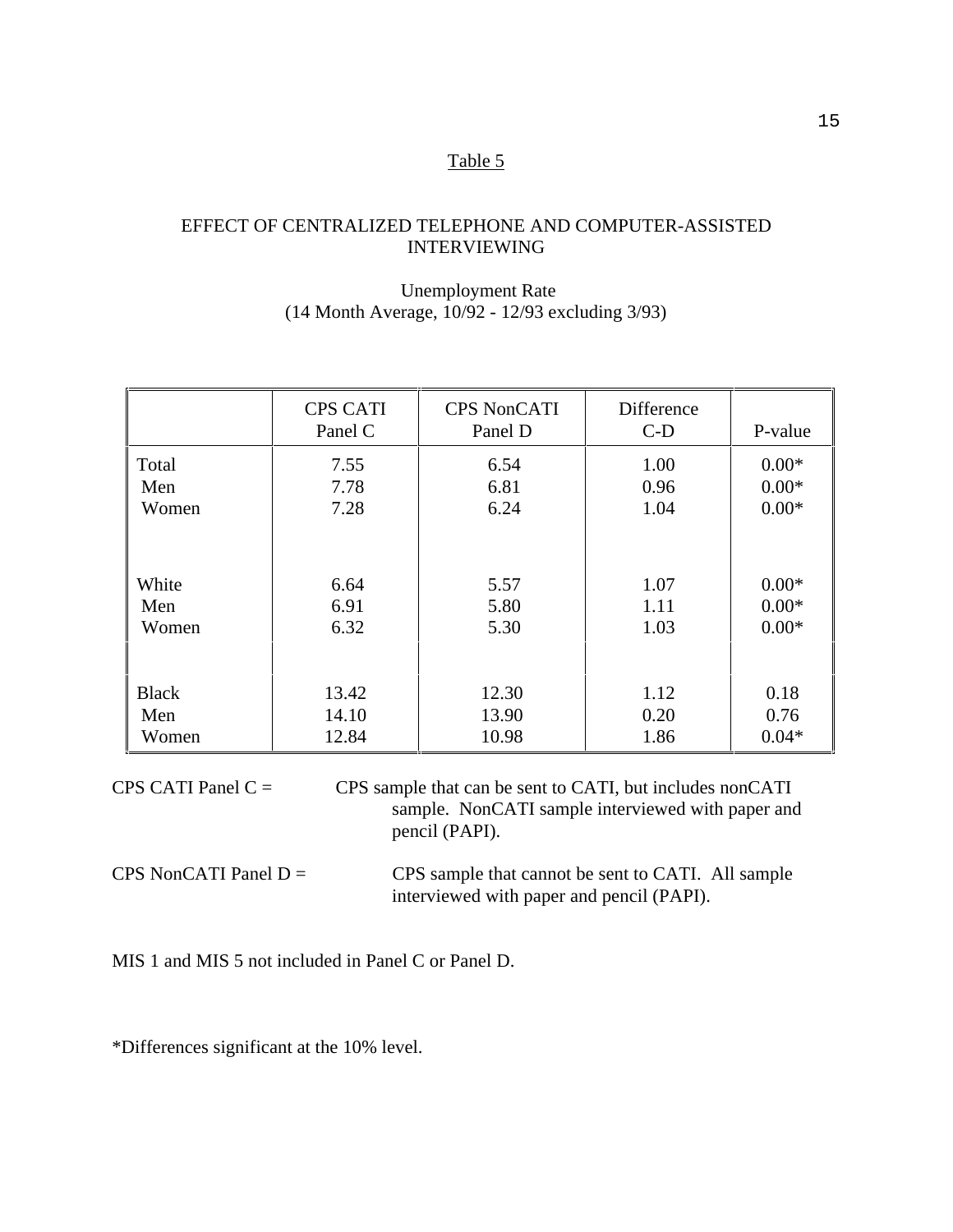The only group in which they failed to detect a CATI effect was in Blacks and Black Males. The analyses were organized differently but are not in disagreement.

### V. Conclusion

We have detected effects on unemployment due to Race, Sex, Ethnic Group, and CATI status. These results are similar to those in the Bureau's original investigation. That analysis was not designed to detect interactions.

The test statistics seem well behaved in this study; we might be encouraged to use similar methods on other related projects like other parts of the mode effects study (Bureau of the Census (1993)).

#### References

Bedrick, E.J., (1983), "Adjusted Chi-Square Tests for Cross-Classified Tables of Survey Data," Biometrika, 70, 591-595.

Carlson, B., Cohen, S., and Monheit, A., (1992), "Alternatives to Costly Maintenance Logistic Regression Adjusting for Complex Survey Design," Proceedings of the American Statistical Association Section on Survey Research Methods, 882-887.

Choi, J., (1992), "Regression Analysis of a Complex Death Rate," Proceedings of the American Statistical Association Section on Survey Research Methods, 859-864.

Fay, R., (1985), "A Jackknifed Chi-Squared Test for Complex Samples", Journal of the American Statistical Association, 80, 148-157.

Fisher, R., et al (1993), "Variance Estimation in the CPS Overlap Test," Proceedings of the American Statistical Association Section on Survey Research Methods, 802-807.

Flyer, P., Rust, K., and Morganstein, D., (1989), "Complex Survey Variance Estimation and Contingency Table Analysis Using Replication," Proceedings of the American Statistical Association Section on Survey Research Methods, 110-119.

Grauband, B.I., and Korn, E.L., (1991), "The Use of Classical Quadratic Test Statistics for Testing Hypothesis with Complex Survey Data: An Application to Testing Informativeness of Sampling Weights in Multiple Linear Regression Analysis," Proceedings of the American Statistical Association Section on Survey Research Methods, 631-636.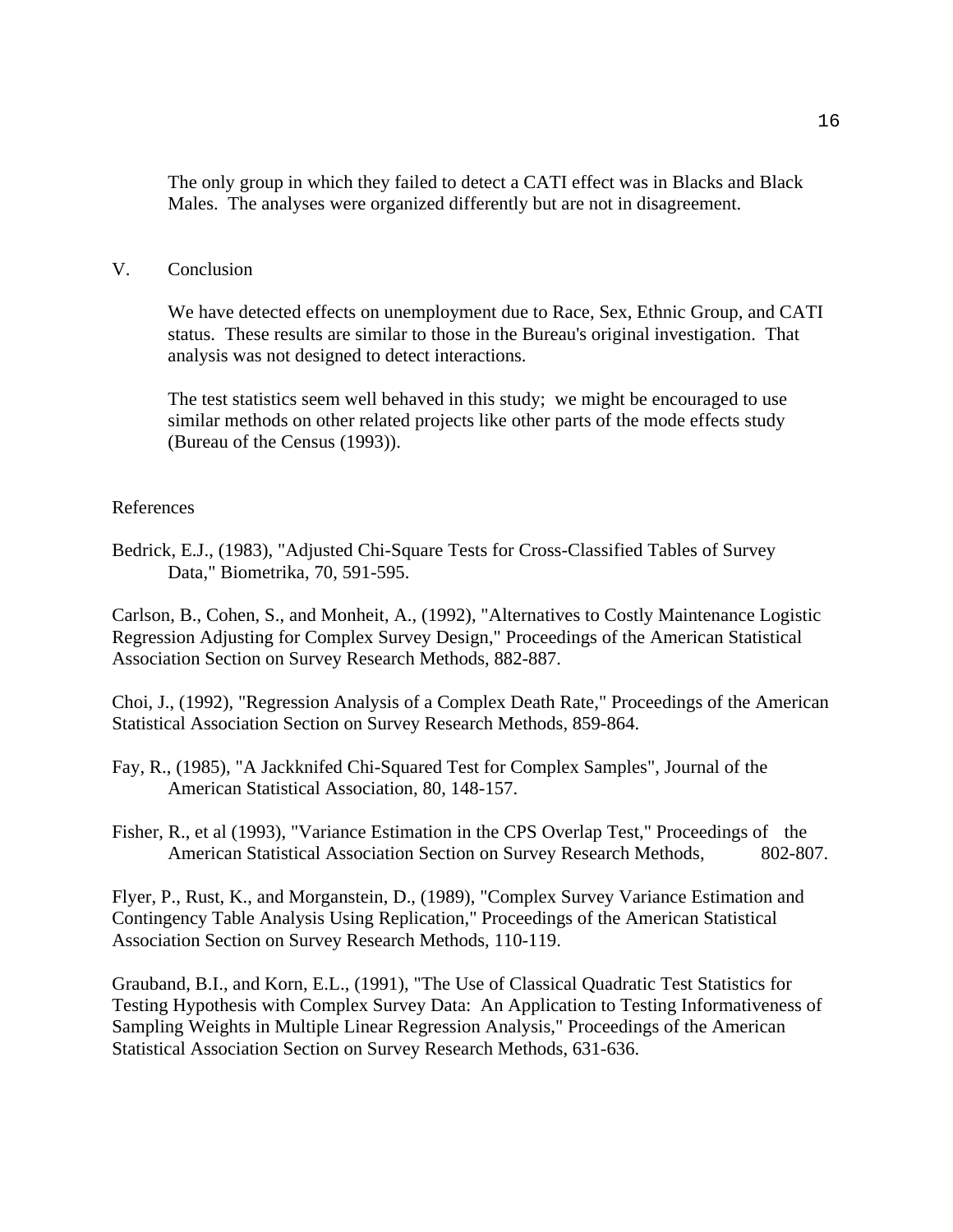Nguyen, Ha, and Alexander, C., (1989), "On  $X^2$  Tests for Contingency Tables from Complex Sample Surveys with Fixed Cells and Marginal Design Effects," Proceedings of the American Statistical Association Section on Survey Research Methods, 110-119, 753-756.

Parsons, V., (1992), "Using the Sampling Design in Logistic Regression Analysis of NCHS Survey Data--Some Applications," Proceedings of the American Statistical Association Section on Survey Research Methods, 327-332.

Rao, J.N.K., Kumar, S., and Roberts, G., "Analysis of Sample Survey Data Involving Categorical Response Variables: Methods and Software," Survey Methodology, 15, 161-186.

Rao, J.N.K., and Scott, A.J. (1981), "The Analysis of Categorical Data from Complex Sample Surveys: Chi-Squared Tests for Goodness of Fit and Independence in Two-Way Tables," JASA, 76, 221-230.

Rao, J.N.K., and Scott, A.J. (1984), "On Chi-Squared Tests for Multiway Contingency Tables with Cell Proportions Estimated from Survey Data," Annals of Statistics, 12, 46-60.

Roberts, G., Rao, J.N.K., and Kumar, S., (1987), "Logistic Regression Analysis of Sample Survey Data," Biometrika, 74, 1-12.

Rothgeb, J.M., (1994), "Revision to the CPS Questionnaire Effect on Data Quality," CPS Overlap Technical Report 2, Bureau of the Census, Washington, D.C.

Shah, B., (1989), "Compiler-Interpreter for Survey Data Analysis Language," Proceedings of the American Statistical Association Section on Survey Research Methods, 103-109.

Shimiz, I., and Choi, J., (1992), "Adaptation of a Chi-square Test to Complex NHDS Samples," Proceedings of the American Statistical Association Section on Survey Research Methods, 870- 875.

Shoemaker, Harland H. (1993), "Results from the Current Population CATI Phase-In Projects". Presented to ASA.

Thomas, D.R., and Rao, J.N.K. (1987), "Small Sample Comparisons of Level and Power for Simple Goodness-of-File Statistics under Cluster Sampling," Journal of the American Statistical Association, 82, 630-636.

Thomas, D.R., Singh, A.C., and Roberts, G., (1991?), "Size and Power of Independence Tests for RxC Tables from Complex Surveys," Proceedings of the American Statistical Association Section on Survey Research Methods, 763-768.

Thompson, J., (1994), "Mode Effects Analysis of Labor Force Estimates," CPS Overlap Analysis Team Technical Report 3, Bureau of the Census, Washington, D.C.